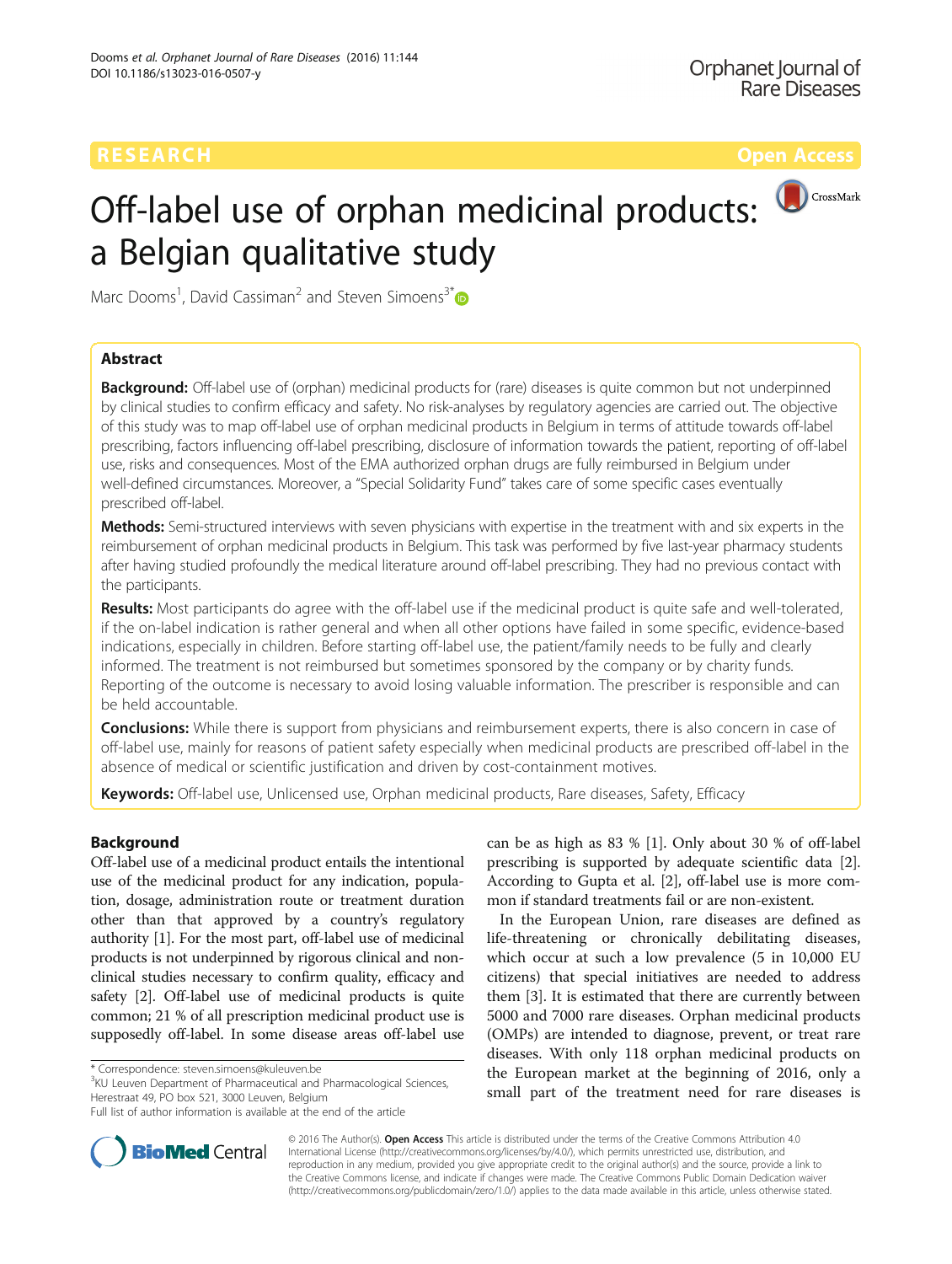covered [[4\]](#page-7-0). These OMPs are sometimes used off-label for rare disease patients in case the 'label' imposes certain restrictions; for example, some OMPs are used in pediatric populations regardless of age restrictions [\[5](#page-7-0)]. Off-label use of OMPs in more common indications also occurs; for example epoetin alfa was originally registered in the US as an orphan medicinal product to treat anemia in end-stage renal disease patients but its use soon became more widespread [[6\]](#page-7-0). Finally, rare disease patients are also often being treated (off-label) using other 'non-orphan' medicinal products. Rare disease patients appear to be exposed to off-label use more often than patients with more common diseases, partly due to the limited number of patients [[7\]](#page-7-0). Indeed, up to 90 % of all medicinal product use for rare diseases is off-label according to Liang et al. [[1\]](#page-7-0).

Yet, there are risks associated with off-label use; clinical evidence demonstrating quality, safety and efficacy is often lacking and no risk-analysis by regulatory agencies is carried out [\[2](#page-7-0), [8](#page-7-0)]. Although patients with a life-threatening disease are likely to be more riskacceptant, EU legislation states that "patients suffering from rare conditions should be entitled to the same quality of treatment as other patients" [\[3](#page-7-0)]. As such, offlabel use of medicinal products for rare disease patients has been compared to a double-edged sword; on the one hand it might be a last resort for patients in unique lifethreatening situations, on the other hand, it also exposes them to risks and experimentation [[2\]](#page-7-0).

Even though the extent of off-label use of OMPs appears to be significant; Kesselheim et al. found that in a sample of four top-selling orphan medicinal products, three orphan medicinal products were used more commonly for non-orphan indications; the reasons behind off-label prescribing of medicinal products for rare disease patients are yet to be fully understood [\[6](#page-7-0)]. Therefore, the aim of this study was to map off-label use of OMPs in Belgium in terms of attitude towards offlabel prescribing, factors influencing off-label prescribing, disclosure of information towards the patient, reporting of off-label use, risks and consequences. This study is based on the work of five pharmacy students in the context of their Master theses at KU Leuven [\[9](#page-7-0)]. Mapping out these issues is a first step in achieving a more systematic approach for appropriate off-label prescribing.

While there is support for off-label use in specific circumstances, there is a growing trend towards promoting the prescription of medicinal products off-label without medical justification but for other motives such as costcontainment and economic reasons [[10, 11](#page-7-0)]. There is a risk that these trends would compromise patient safety. EU Member States are passing legislation, guidelines or establishing practices promoting off-label use mainly to

reduce healthcare spending - for instance in Italy, France and Denmark [\[12](#page-7-0)]. These practices create unnecessary and avoidable risks for patients, often without their consent. This view is supported by the European Court of Justice, which has ruled that patient safety must always prevail against any economic motives. The Court of Justice confirmed this principle in its 2012 judgment in the case Commission vs. Poland (C-185/10). The Court concluded that Poland had been misusing a rule that allows the use of medicinal products for named patients and had been importing medicinal products that were not authorized there, even though authorized equivalents were available. The Court decided that the Polish law infringed upon the marketing authorization requirements.

# Methods

Semi-structured interviews were used as they enable the interviewer to elaborate on specific aspects or insights of the interviewee.

# **Participants**

University Hospitals Leuven (Belgium) is a large tertiary referral centre with broad experience in all rare disease areas and orphan medicinal product use. A national multidisciplinary consultation for rare diseases and several national and international reference networks operate in this hospital such as for haemophilia, cystic fibrosis, spina bifida, pulmonary arterial hypertension, amyotrophic lateral sclerosis, cystinosis, epidermolysis bullosa, ichthyosis and neurofibromatosis. A total of 18 physicians treating rare diseases and/or using orphan medicinal products from University Hospitals Leuven and 9 experts involved with (orphan) medicinal product policy and/or reimbursement procedures in Belgium were contacted by e-mail to participate in this study. A reminder was sent after 1 week. Respondents were identified through selective sampling by the authors. Respondents who indicated to be willing to participate in the interviews were contacted by e-mail for further arrangements concerning time and place of the interview.

#### Interviews

A semi-structured interview guide was drafted based on topics derived from a literature review which was undertaken by the group of pharmacy students. Two experts were given the opportunity to comment on the content validity of this semi-structured interview guide, after which it was adapted according to their comments. A pilot interview took place on September 13<sup>th</sup> 2013. Appropriate approval was obtained from University Hospitals Leuven Medical Ethics Committee on July 12<sup>th</sup> 2013 (approval n° S55673).

All interviews were conducted between September  $13<sup>th</sup>$  2013 and November  $7<sup>th</sup>$  2013 by the group of five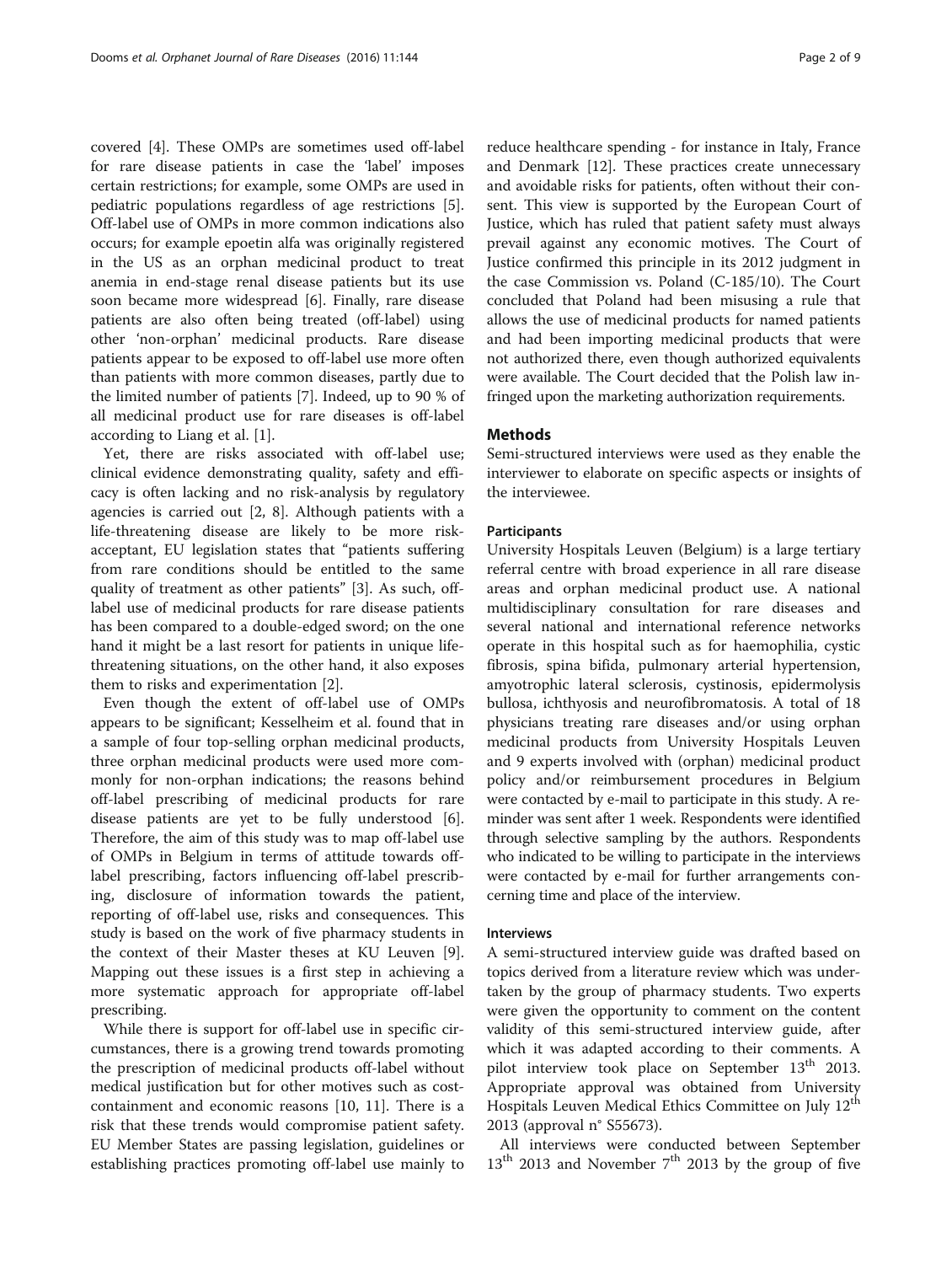pharmacy students supervised by SS, MD and Eline Picavet. All respondents signed an informed consent form in duplicate. One copy of each form was kept by the researchers. All respondents participated voluntarily and were not remunerated. Anonymity of the participants and confidentiality of the answers were guaranteed. The interviews were audio-recorded and transcribed verbatim.

#### Data analysis

The interviews were analysed using the software QSR NVivo 10 according to the five stages of the framework analysis: (1) familiarization (reading of the transcripts and notes, listening to the digital recordings); (2) identifying a framework; (3) indexing (application of the framework to the data); (4) charting; and (5) mapping and interpreting [\[13\]](#page-7-0). Selected quotes of the interviewees were translated as accurately as possible.

#### Results

A total of seven physicians treating rare diseases and/ or using orphan medicinal products from University Hospitals Leuven (Belgium) and six experts involved with (orphan) medicinal product policy and/or reimbursement procedures in Belgium participated in the study. All participants were coded according to their background; i.e. physicians were assigned codes starting with an A and policy experts were assigned codes starting with a B.

#### Attitude towards off-label prescribing of OMPs

Most policy makers are not firmly in favor or against off-label prescribing. Some only consider it appropriate within the framework of a clinical study and if there is no "on-label" alternative available.

"I'm against under the current conditions, data are hardly being collected." (BNY31102)

"I think it's too simplistic to be "against" off-label use, but I do think that it has to happen in the context of study projects as much as possible." (BES14101)

"Of course you have to check first whether there is no approved medicinal product for that indication. But if there isn't, then off-label prescribing should have to be possible." (BNS11101)

"I think OMPs need to be prioritized here, because they treat rare diseases. The clinical evidence will always be limited, but if you have a proof of concept, an idea of how a medicinal product works, then I agree that it should be available for patients as quickly as possible. It would even be unethical not to!." (BTY14102)

# Factors influencing off-label prescribing

According to the interviewees several factors influence the choice to prescribe an off-label treatment.

#### Safety and tolerability

The barrier to prescribe a medicinal product off-label is lower if the medicinal product is considered safe and well-tolerated.

"The most defining factor is the safety of the medicinal product and whether or not it causes severe side effects. You don't want to make a patient even sicker than he already is." (AET13091A)

"Once you go off-label, I think safety is the most important thing. Safety and tolerability. (…) Medicinal products with a good safety profile have a better chance of getting prescribed off-label." (ANS02101L)

#### **Effectiveness**

All stakeholders agree that, although the evidence on the effectiveness of a medicinal product may be limited, treatment decisions should still be evidence-based. Physicians keep up to date by following publications within their area of expertise. New findings are also discussed with national and international colleagues. Peer-to-peer consulting is considered a crucial aspect, even though the ultimate decision to start a new offlabel treatment is personal.

"You hardly ever have guarantees about the effectiveness of a medicinal product in the off-label indications. (…) But you need to have some sort of scientific indication that it actually works. You can't just prescribe medicinal products and hope that they will have an effect." (AET13091A)

"I always consider: has this medicinal product been tested in randomized studies? And I try to discuss it with my assistants: why are we choosing this medicinal product?" (AES14103A)

"There is a forum for questions about effectiveness and cost-effectiveness of medicinal products used for metabolic diseases. You can even add your own questions. (…) That's how you get feedback from physicians worldwide. Sometimes is somewhat subjective or not always based on objective criteria from the literature, but along the way you learn to distinguish between what is relevant and what is not." (AES14103A)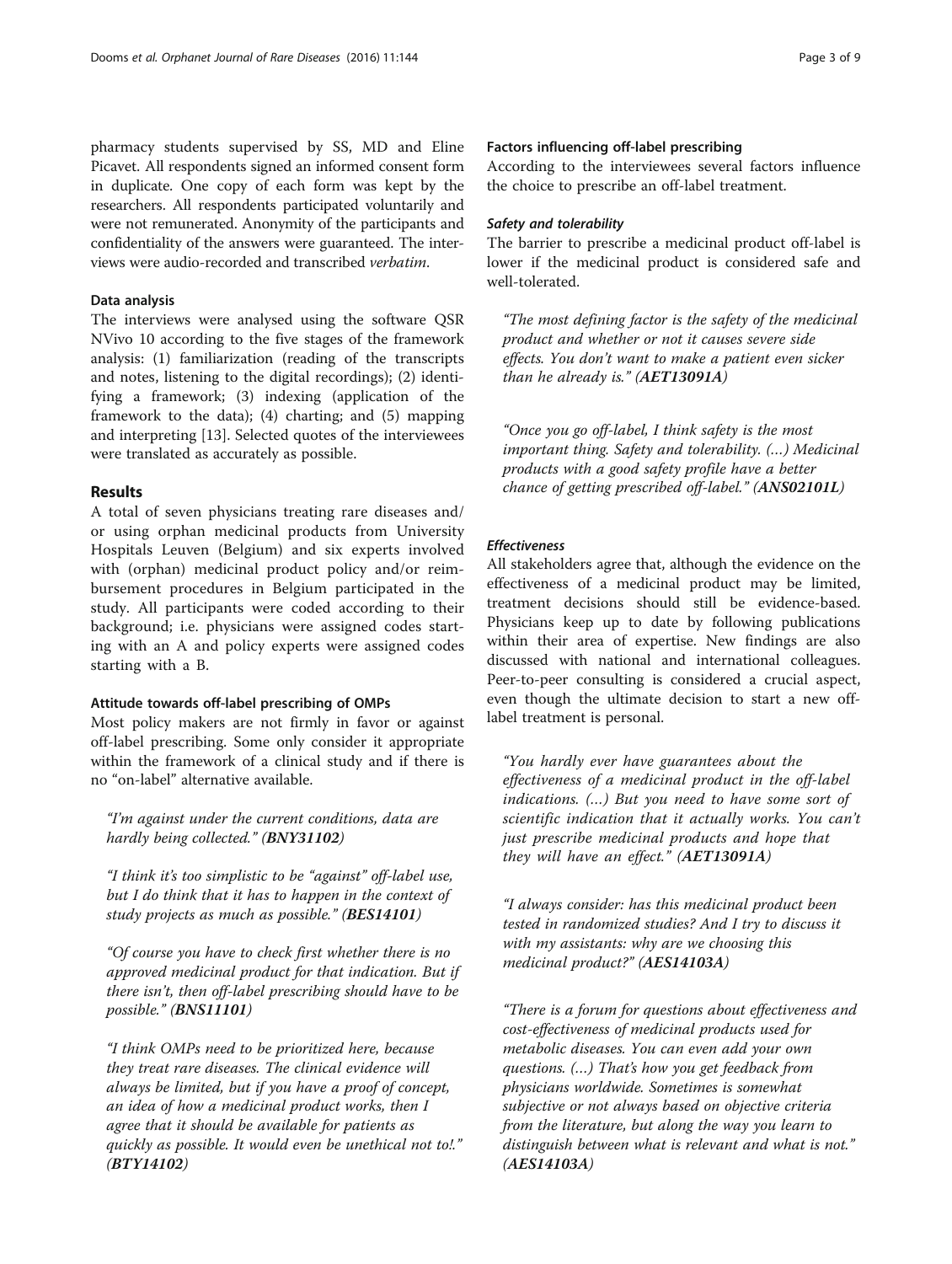# Mechanism of action

Medicinal products with a more general and broad mechanism of action, like some oncology medicinal products, are more likely to be prescribed off-label compared to other more targeted medicinal products such as enzyme replacement therapies.

"These medicinal products [enzyme replacement therapies] are used exclusively for very specific indications, so I guess they are not used for any other indications." (ANS10101A)

"You can of course, based on the mechanism of action of a medicinal product presume that it will probably also be effective for a similar disease and just try it. That is how it is often done." (ANS10101A)

### Place in clinical practice

Off-label prescribing is seldom applied as first-line therapy. It is considered when all other options have failed.

"At the end of what is feasible, or what is reimbursed, or what is "standard", then you resort to off-label prescribing." (ANS02101L)

#### Disease indication

Off-label prescribing is more frequent in some specific indications

"There are 1001 medicinal products to treat heart arrhythmia. If product A fails, then try product B. And all these are registered and reimbursed. There is no such thing in hemato oncology! Additionally, medicinal products in hemato oncology are mostly expensive, monoclonal antibodies and small molecules. Off-label use is a lot more frequent in hemato oncology." (ANS02101L)

#### Patient population

A final determining factor is the patient population. Children are subjected to off-label use more often than adults because not all medicinal products are registered for paediatric use.

"Yes, in neonatology intensive care, I think it will be up to 80 or 90 % off-label. Almost every leaflet states that the medicinal product can't be used in children." (AET07111C&N)

Disclosure of information towards the patient or family Before starting an off-label treatment, the patient needs to be informed about the working mechanism and risks associated with the treatment. According to the interviewees it's important that patients are aware that the indication is not officially registered and that the clinical evidence is limited.

"We basically don't have a choice, if it isn't a registered indication. It's something between an experiment and standard common practice, so we ask for permission." (AET1309A)

"The decision to prescribe an off-label medicinal product is made in consultation with the patient." (BNS02101)

"Yes, we need informed consent. A patient HAS to say: 'I share responsibility'. Provided of course that the patient has been informed correctly." (BTY14102)

The information provided to the patient regarding the off-label treatment must be clear and comprehensible. All too often, specialist jargon is used, causing patients to given their consent based on unclear information. In general, patients and their family do not oppose off-label use.

"The specific jargon is sometimes incomprehensible to the patient, so it needs to be explained very clearly. And I'm not saying that the information should be trivialized or popularized, but still… (…) Patients are sometimes desperately looking for a last remedy, so it's not uncommon that they agree too easily or too quickly." (BTY14102)

"Also, the physician needs to have the information himself! I think there is a role there for the industry. They know their medicinal product, they can say 'these are the limitations'." (BTY14102)

"If there aren't any alternatives, and the patient is very sick, he is likely to be happy with any alternative. Most patients don't oppose." (AET13091A)

"We mustn't forget that, these days, patients are well informed! They scan the internet, find a product and suggest it to ME. And if it is not available, we try to get it." (ANS02101L)

Physicians inform patients that there is a chance that the treatment is stopped because of lack of effectiveness or because of financial reasons. To avoid disappointments,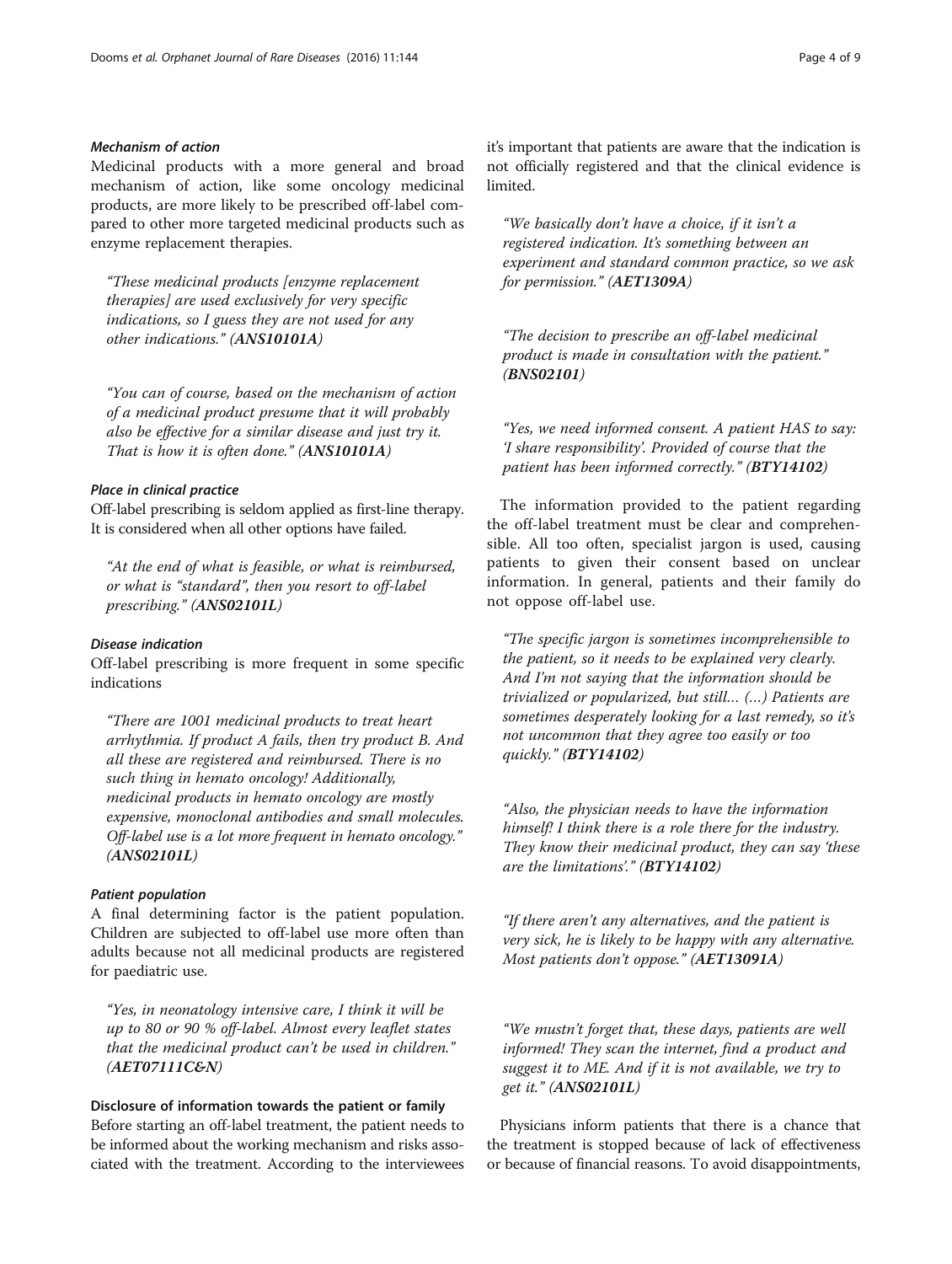a timeframe in which an effect should be noticeable is agreed upon in advance.

"At a certain point, we stopped using the medicinal product and the family agreed. They also had the impression that that was for the best. We had discussed this on beforehand." (AES14103A)

"If it doesn't have the desired effect after a certain time, then you stop the treatment. But we have this in mind in the beginning. For example, after four courses of treatment, if it doesn't have an effect, we stop trying." (ANS02101L)

# Financing and budget for reimbursement

Off-label use is not officially reimbursed.

"Reimbursement is limited to the indications mentioned in the SpC. Sometimes it is even more limited, but never more broad. So off-label use is not reimbursed. But the physician can prescribe it for another reimbursed indication of course." (BNS11101)

"I think we should be very careful with reimbursement of off-label use. If too much is 'allowed', then companies no longer will be motivated to apply for new indications and to perform their own studies. But sometimes, there is no other choice, just to help patients!" (BES14101)

In practice, off-label use is avoided in case there would be an associated financial burden for patients or family. In some cases the company offers the product for free. If not, financial support can be offered by special governmental funds (i.e. the Exceptional Solidarity Fund in Belgium) or (charity) funds from hospitals.

"The patient feels no financial burden, because we make sure of it! We want to avoid that people do crazy things, like selling their house, to pay for a treatment that won't necessarily benefit them." (ANS0201L)

"We mostly try to get the product from the company. Other options are national or internal solidarity funds. But these are exceptions! The odds of getting a positive response there are very small." (ANS02101L)

"We [at the hospital] have an internal solidarity fund, but there is hardly any money available. I think if we were to treat one patient with an enzyme replacement therapy, well that would drain the fund completely for the rest of the year." (AET13091A)

Finally, reimbursement can also be obtained by willfully falsifying medical certificates.

"Off-label use is not reimbursed, unless we claim that the product will be used to treat a reimbursed indication. For example if one subgroup is reimbursed, but the other is not, then you can prescribe everything for that first subgroup. But if you get caught… you can pretend you made a mistake once, but not ten times! I'm not going to deny that we sometimes bend the rules like that." (ANS02101L)

"Sometimes companies send delegates to physicians to explain how they can by-pass the law, which boxes to check on the application form. Of course it's cheaper for them! And in the end, they are not responsible; when problems arise, well they say 'it's off-label use'." (BES14101)

The total share of the entire pharmaceutical budget allocated to off-label orphan medicinal product use is not easily determined. Interviewees disagree on whether or not this share is high or low.

"It can be high, I would guess up to 50 % of the total orphan medicinal product budget. But there is no way to determine it, it's a speculation." (BES14101)

"You could map it, but that would be very difficult! I guess because orphan medicinal products are only used for a limited number of patients the off-label budget will be limited." (BTY14102)

# Reporting of off-label use

In practice, off-label use is seldom reported in the literature. Publishing individual case studies is not considered worth the effort. Nevertheless, experts agree that reporting of off-label use is necessary to avoid losing valuable information. A European database is considered an option.

"Well I have to admit that the pressure to publish positive results is bigger than to publish bad results. Bad results do not get published, period." (ANS02101L)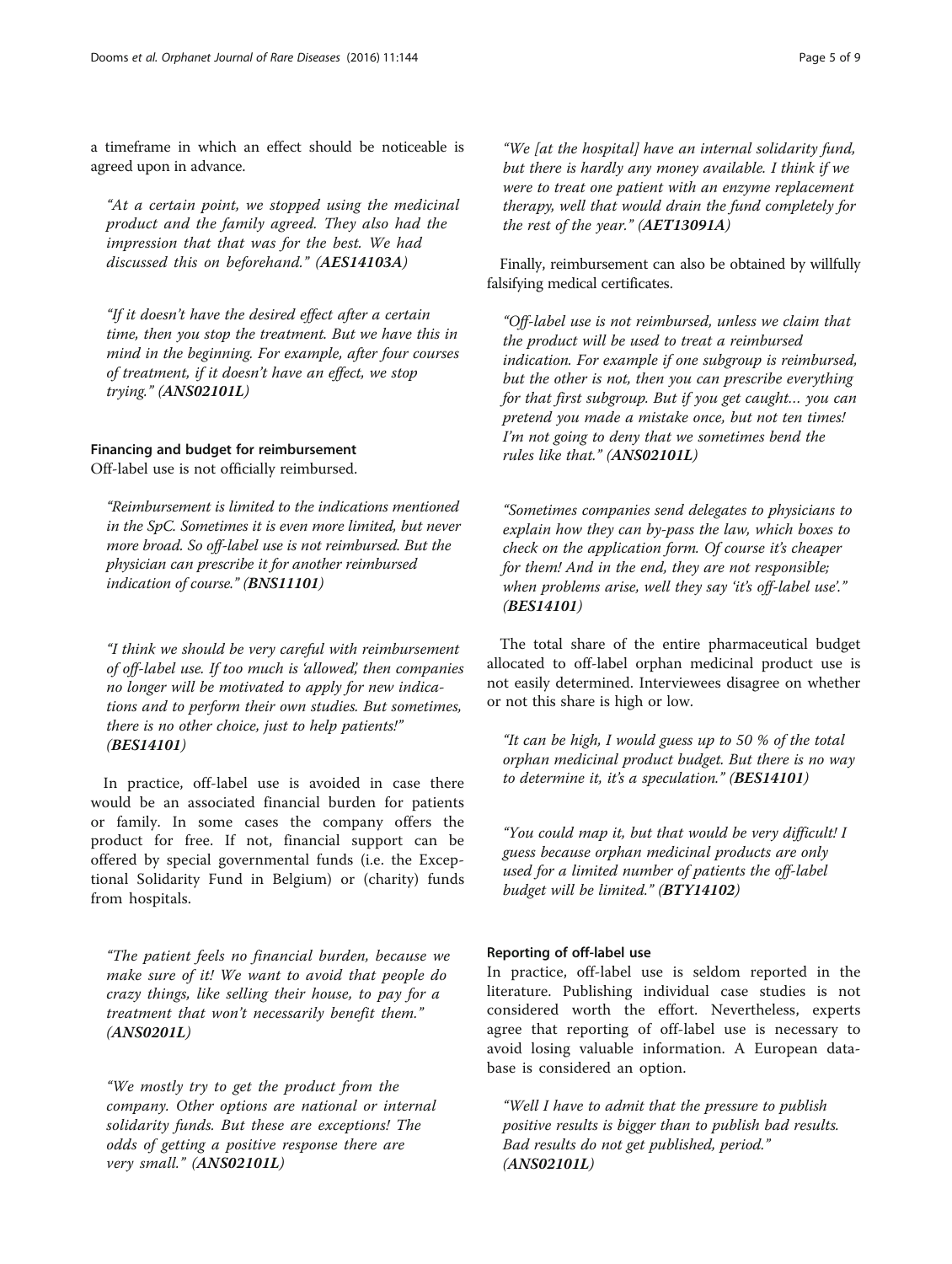"Case reports are just cast reports with little scientific value. (…) I'm more in favor of organizing clinical studies or registers or systems in which results are somewhat grouped." (BES14101)

"Yes, I think we have to report it for these rare conditions simply because the medicinal products are so expensive. (…) It would even be best to organize it on a European level. For example, everybody using an orphan medicinal product off-label, registering that use in a European database." (AES14103A)

There is no agreement on whether or not such database should be anonymous. Anonymity protects the physician, so that the barrier for reporting negative experiences is lowered.

"Anonymizing, that's an option. It can possibly help to also publish negative experiences." (BNS11101)

"That the physician is anonymous? Well yes of course! (…) But, if someone else wants more information, how would that work? Why would physicians want to remain anonymous? I can imagine that all of us are trying to achieve improvements in medical science, and that you stand by your own decisions and take responsibility for them." (AET13091A)

"Of course it's useful! You want to spare others the mistakes that you made. Well it doesn't necessarily even have to be a failure, but just a 'lack of effect', I think it's also useful to report that. So others won't try the same thing." (AET13091A)

"Absolutely, those negative experiences give you a much bigger picture! Nowadays everybody has a feeling of 'wow this works well off-label', but in fact, you don't know about all the failed attempts." (ANS02101L)

A recurring concern is the amount of paperwork involved in reporting off-label use. A simple form of reporting should therefore be considered. Some highlight the need for a regulatory framework.

"We simply don't have the time to do all that publishing and reporting." (AEY11101L)

"This database, it won't be easy to implement. At the moment there is no legal framework, and I think that is needed first." (BNS11101)

Some physicians already use disease specific registers to keep track of off-label use.

"For some conditions, or groups of conditions, there are international registers. I try to participate in those. It gives me a lot of information! If everyone has five patients, that's not informative, but all together, well there might be 500 and then you learn something from it." (AET13091A)

# Risks and consequences Therapeutic failure

The most important risk, according to the interviewees, is failure of the off-label treatment, either due to failure to achieve the desired effect or due to the occurrence of serious adverse events.

"Based on the literature we thought, we have to do something and this looks promising. In practice, it didn't play out well." (AES14103A)

"It isn't always 100 % clear what the effects and the adverse events will be." (AET13091A)

# Accountability

The prescriber is responsible for off-label prescribing and can be held accountable. Most physicians do not consider this a big risk. None of the interviewed physicians had negative experiences.

"A physician has therapeutic freedom and can prescribe off-label. But it is a risk! Companies and pharmacists will not cover the physician's back if anything goes wrong." (BNS11101)

"A risk? Not really. We prescribe so many strange medicinal products." (AEY11101L)

"It is not a risk, it's based on the literature and you discuss it with patient beforehand. Everybody knows what the risks are. In my opinion, the only risk is the reimbursement of the product." (ANS02101L)

# Funding problems

Another risk is the lack of a posteriori financing. In most cases, a treatment is started before reimbursement or funding through alternative channels has been approved. Treatment can be stopped abruptly if these fail.

#### Incentives for future development

Pharmaceutical companies may wish to extend the indication of an orphan medicinal product. However, the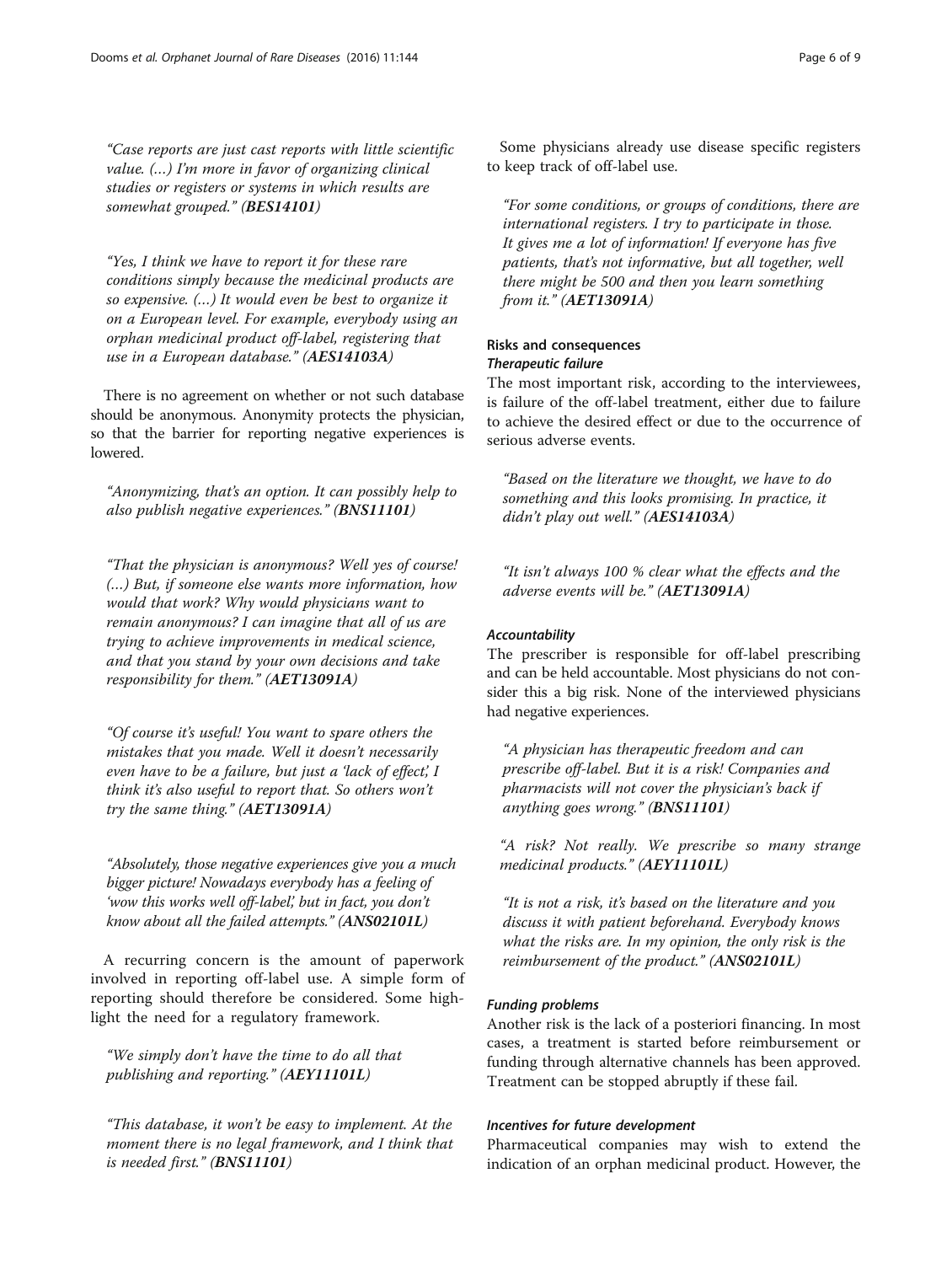risk of downward pressure on the price and the efforts needed to collect data are important hurdles.

"But I think you have to be careful to extend an indication, because that's a practice that companies strive for. They put a product on the market in a small niche market, but their actual target group is much wider to be able to make profits." (AES14103A)

"Why don't they [pharmaceutical companies] file for additional indications? Because when that happens, they have to lower the price! It's an odd situation of course." (BNS02101)

"Companies are not interested. Why would they be? Their product is the only one on the market… If they change the application, then it has to be based on clinical studies. And the evidence is already there, because physicians are collecting it. Is it worthwhile to trouble children again?? There is a lot more behind it than the motivation of the company." (AET07111C&N)

"It is not easy to collect data in these very small patient populations! This implies that the number of phase II and III clinical studies is limited, and that the duration of these studies may be limited." (BNS02101)

"From a societal point of view it is sometimes frustrating that we can't force a company to extend an indication." (BES14101)

#### Future perspectives

According to some policy makers, off-label prescribing should be limited to expert centers.

"I don't think everybody should be allowed to prescribe everything. We trust expert centers, we determine their expertise, they fulfill all our conditions. Then they also should be able to prescribe off-label in a responsible way." (BNS02101)

# **Discussion**

This study has mapped off-label use of OMPs in terms of attitude towards off-label prescribing, factors influencing off-label prescribing, disclosure of information towards the patient, reporting of off-label use,

risks and consequences in Belgium. Our results show that off-label prescribing of OMPs is a common practice, especially when alternative treatments are lacking. A legal framework should put all parties involved at ease.

It is our opinion that off-label prescription should only occur after individual assessment by the treating physician of the needs of the individual patient. Physicians need to be given the freedom to uphold their pledge towards their patients to act ethically and put the patient's interest first. They should be supported by the public bodies and authorities responsible for the approval and usage of medicines whose role is to protect public health. Patients should be informed about the off-label use and the consequences. Lately, a new trend to tackle this issue appeared. Novartis brought the same active ingredient (everolimus) in the same dose and the same pharmaceutical form on the market but under two different names: Afinitor® for use in oncology and Votubia® for the treatment of tuberous sclerosis. Boehringer Ingelheim did the same with nintedanib: Ofev® with interstitial pulmonary fibrosis on the label and Vargatef® with an oncology label.

Pharmaceutical companies are not allowed to mention potential off-label uses for their already marketed products. However, they can ask for a second or further medical use claim or an orphan designation when the indication is rare. Other companies repurpose off-patent active ingredients in another medication for an already known off-label use: ibuprofen injection as Pedea® and 3,4-diaminopyridine capsules as Firdapse®. When a medicinal product is taken from the market by the pharmaceutical company as the onlabel indications become outdated for example, off-label users lose their treatment: Calcort® (deflazacort) for Duchenne muscular dystrophy and Mexitil® (mexilitine) for rare forms of myotonias. Payers sometimes reimburse off-label use but mostly they wish the companies to prove safety and efficacy before they consider reimbursement: thalidomide is reimbursed in several rare dermatologic indications in Belgium such as prurigo nodularis, Osler-Weber-Rendu and Behçet disease.

In the academic literature, there is a tendency to report only positive experiences with off-label products rather than recording adverse events [\[14](#page-8-0)–[18](#page-8-0)]. Literature can therefore be unbalanced and an effort should be made to publish articles and reports of adverse events linked to the off-label use of a product. It is crucial for patients and physicians to report adverse events and outcomes as accurately as possible with a view to install guidelines for the potential treatment of these conditions with OMPs. Furthermore, the use of patient registries should be encouraged. The EudraVigilance platform, the European data processing network and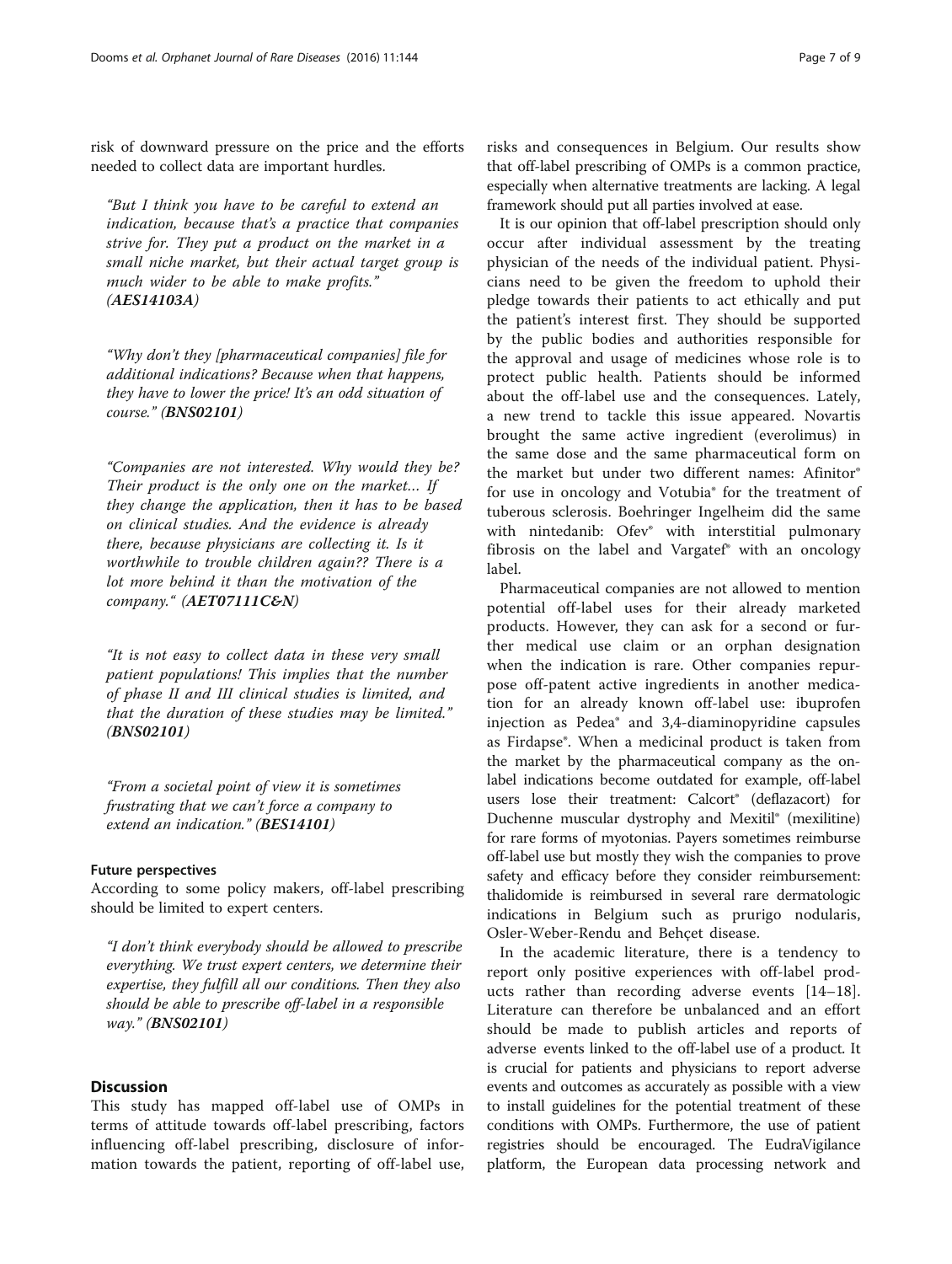<span id="page-7-0"></span>management system for reporting and evaluating suspected adverse reactions could be used to gather better data on adverse effects by patients as well as medical professionals. Recently, pharmaceutical companies need to register pharmacovigilance even for off-label use of their pharmaceutical products.

This qualitative study mapped out off-label use of OMPs through in-depth interviews with both policy makers as well as physicians. However, this study was subject to some limitations. The outcome of an interview is dependent on the experiences and expertise of both the interviewer and the interviewee on the topic. Moreover, the use of a pre-defined, semi-structured interview guide can limit the course of the interview and the issues discussed. Future research should not only include the experiences of physicians in a university hospital (which acts as a referral centre for patients with rare diseases), but also be extended to physicians in general hospitals.

#### Conclusions

This study showed that off-label use can be useful especially in the treatment of patients with rare diseases. However, we need some guidelines [12] to protect patients and practitioners, and to avoid cost-containment practices compromising patient safety. Therefore, we propose that off-label use of medicinal products should only occur if the following criteria are met:

- 1. Presence of a severe, life-impairing or life-threatening condition;
- 2. Absence of authorized treatment or repeated treatment failure;
- 3. Absence of alternative treatments authorized for the condition;
- 4. The off-label use is supported by strong evidence in scientific literature;
- 5. The patient has been educated and has given his or her informed consent;
- 6. Presence of established reporting routes for adverse events and linked to off-label use.

#### Abbreviations

EU: European Union; NVivo: Software that supports qualitative and mixed methods research (SciencePlus.nl); OMP: Orphan medicinal product; SpC: Summary of product characteristics

#### Acknowledgements

The authors would like to thank Mrs. Y. Jellouli, Mrs. T. Segers, Mrs. S. Vanderlocht, Mrs. E. Van Laer and Mrs. N. Van Lishout for conducting the interviews and analysing the data. The authors are indebted to the physicians and experts who participated in the interviews.

#### Funding

No funding was received to conduct this research. Our other research on orphan medicinal products over the last years has received donations and project sponsoring from different partners, including support from pharmaceutical companies, from the Belgian Health Care Knowledge Centre, from the King Baudouin Foundation, from national (FWO, Fonds Wetenschappelijk Onderzoek) and European sources, from KU Leuven as well as from University Hospitals Leuven.

#### Availability of data and materials

The datasets analysed during the current study are available from the corresponding author on reasonable request.

#### Authors' contributions

The idea of the paper was developed by Eline Picavet, MD, DC and SS, based on the work of five pharmacy students in the context of their Master's theses at KU Leuven. All authors prepared the manuscript and are guarantors of the overall content. All authors read and approved the final manuscript. The interview guide (in Dutch) is available on request from the authors.

#### Competing interests

The authors declare that they have no competing interests.

#### Consent for publication

Not applicable.

#### Ethics approval and consent to participate

Appropriate approval was obtained from University Hospitals Leuven Medical Ethics Committee on July 12th 2013 (approval n° S55673).

#### Author details

<sup>1</sup>University Hospitals Leuven, Centre of Clinical Pharmacology, Herestraat 49, 3000 Leuven, Belgium. <sup>2</sup> Division of Gastroenterology-Hepatology, University Hospitals Leuven, Herestraat 49, 3000 Leuven, Belgium. <sup>3</sup>KU Leuven Department of Pharmaceutical and Pharmacological Sciences, Herestraat 49, PO box 521, 3000 Leuven, Belgium.

#### Received: 11 April 2016 Accepted: 23 August 2016 Published online: 28 October 2016

#### References

- 1. Liang BA, Mackey T. Health care policy. Reforming off-label promotion to enhance orphan disease treatment. Science. 2010;327:273–4.
- 2. Gupta SK, Nayak RP. Off-label use of medicine: perspective of physicians, patients, pharmaceutical companies and regulatory authorities. J Pharmacol Pharmacother. 2014;5:88–92.
- 3. European Commission. Regulation (EC) No. 141/2000 of the European Parliament and of the Council of 16 December 1999 on orphan medicinal products. Off J Eur Communities. 2000;L 18:1–5.
- 4. Orphanet. Orphanet The portal for rare diseases and orphan drugs. 2015. 2010. Ref Type: Online Source.
- 5. Medicines for Children. Unlicensed medicines. 2016. 11-4-2016. Ref Type: Online Source.
- 6. Kesselheim AS, Myers JA, Solomon DH, Winkelmayer WC, Levin R, Avorn J. The prevalence and cost of unapproved uses of top-selling orphan drugs. PLoS One. 2012;7:e31894.
- 7. Fund Rare Diseases and Orphan Drugs (managed by the King Baudouin Foundation). Recommendations and proposed measures for a Belgian plan for rare diseases - an outline of integrated and comprehensive health and social policy actions for patients with a rare disease. 2011. Ref Type: Online Source.
- 8. Weynants L, Schoonderbeek C, Weyne C. Off-label use and promotion: risks and potential liabitlity. Bio-Sci Law Rev. 2010;11:115–29.
- 9. Jellouli Y, Segers T, Vanderlocht S, Van Laer E, Van Lishout N. Research into the off-label use of orphan drugs in the Belgian context. Leuven: KU Leuven; 2014.
- 10. Article L. 5121-12-1 of the French Public Health Code (Code de la Santé Publique), as last amended by the law no. 2014–892 of 8 August 2014 (Loi de financement rectificative de la sécurité sociale pour 2014 (1)). 2014. Ref Type: Generic.
- 11. Italian Republic of Law Decree nr. 36 of 20 March 2014, as converted into law (in an amended version) by Law nr. 79 of 16 May 2014 on narcotics and psychotropics and on the use of less costly medicines by the National Health Service. 2014. Ref Type: Generic.
- 12. Vannieuwenhuysen C, Slegers P, Neyt M, Hulstaert F, Stordeur S, Cleemput I, et al. Towards a better managed off-label use of drugs. Brussels: Belgian Health Care Knowledge Centre (KCE); 2015. p. 252. Ref Type: Report.
- 13. Pope C, Mays N. Qualitative research in health care. 3rd ed. Oxford: Blackwell Publishing Ltd; 2006.